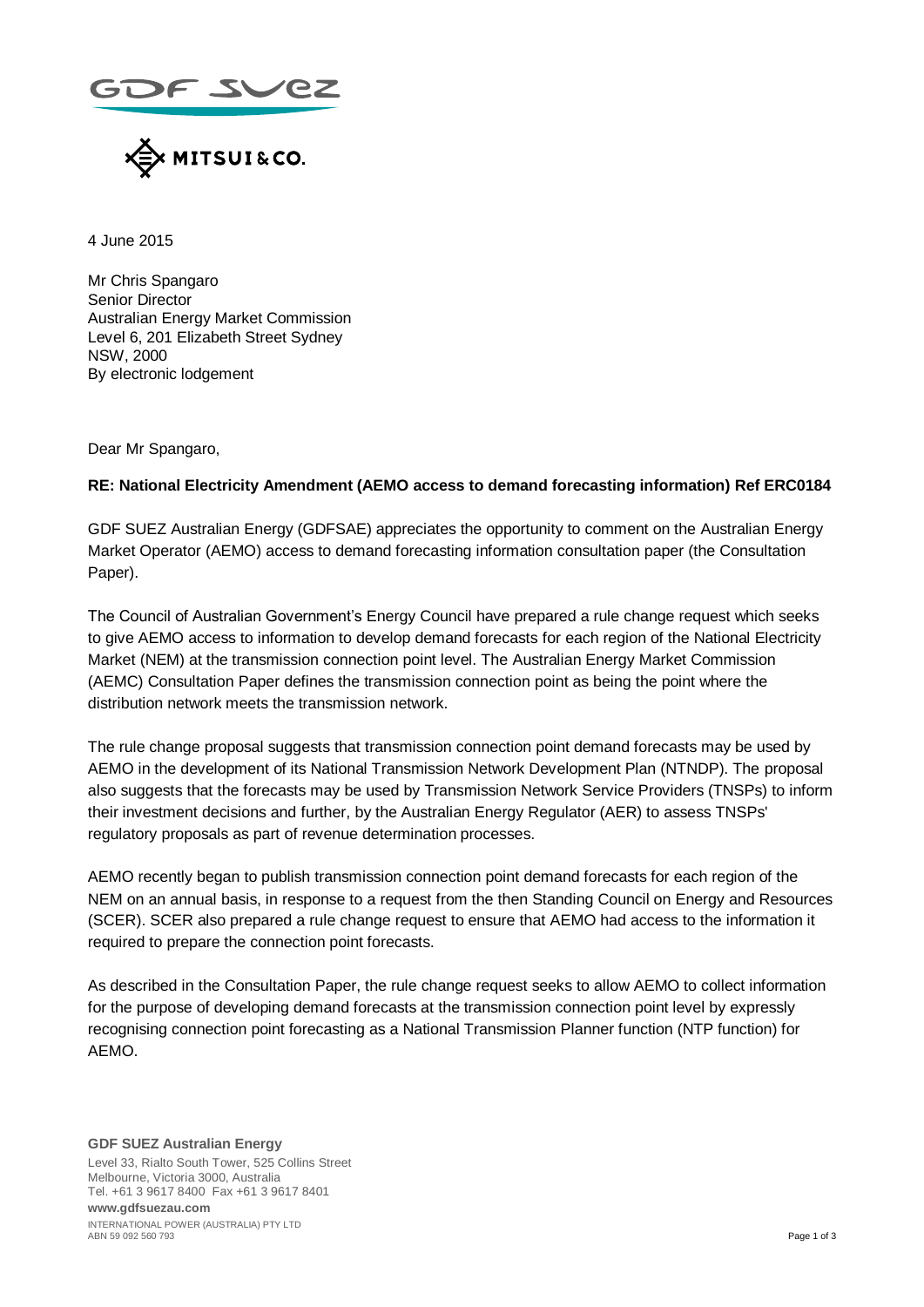



GDFSAE supports the publication by AEMO of connection point demand forecasts, as well as historical data, which will better inform market participants of how demand is dispersed across the National Energy Market. This level of information granularity is becoming increasingly important as the industry is undergoing a shift towards distributed generation and demand response.

Although the publication of connection point information by AEMO is supported, GDFSAE does not believe that the rule change proposal has set out a clear case that AEMO are in need of additional powers in order to carry out this new obligation. Furthermore, GDFSAE notes that AEMO have commenced publication of forecast connection point demand information<sup>1</sup> and have not indicated a need for increased information gathering powers.

GDFSAE has provided responses to each of the questions posed in the AEMC Consultation Paper below.

## **Question 1**

#### **a) Will giving AEMO access to information to develop transmission connection point forecasts enable AEMO to produce improved transmission planning forecasts in the NTNDP?**

AEMO already have access to sub-regional demand forecast data for their National Transmission Network Development Plan (NTNDP) zones. It is not clear to GDFSAE that AEMO would require demand forecast data down to the connection point level to enable them to produce the annual NTNDP.

As the Victorian transmission network planner, AEMO clearly need access to Victorian connection point demand forecast information, but they already have access to this through their jurisdictional planner role in Victoria.

## **b) Will transmission connection point forecasts prepared by AEMO enable TNSPs to make better informed investment decisions?**

TNSPs already have access to connection point demand forecast information within their region of responsibility, so it is not clear that the TNSPs would be better informed by transmission connection point forecasts prepared by AEMO

## **c) Will the demand forecasts assist the AER in assessing TNSPs' regulatory proposals?**

The AER are already able to request data from TNSPs to assist them in regulating the network businesses, and TNSPs would provide this information in their periodic applications. It is therefore not clear that AEMO publishing connection point demand forecasts would be of any further assistance to the AER.

The Consultation Paper suggests that the proposed rule would give the AER access to a set of connection point demand forecasts that are independent of the TNSPs. Given that AEMO will be reliant on information provided by the TNSPs in order to produce its forecasts, it is doubtful that the independence referred to in the Consultation Paper will result.

# **Question 2**

1

<sup>1</sup> See [http://www.aemo.com.au/Electricity/Planning/Forecasting/AEMO-Transmission-Connection-Point-](http://www.aemo.com.au/Electricity/Planning/Forecasting/AEMO-Transmission-Connection-Point-Forecasting)**[Forecasting](http://www.aemo.com.au/Electricity/Planning/Forecasting/AEMO-Transmission-Connection-Point-Forecasting)**